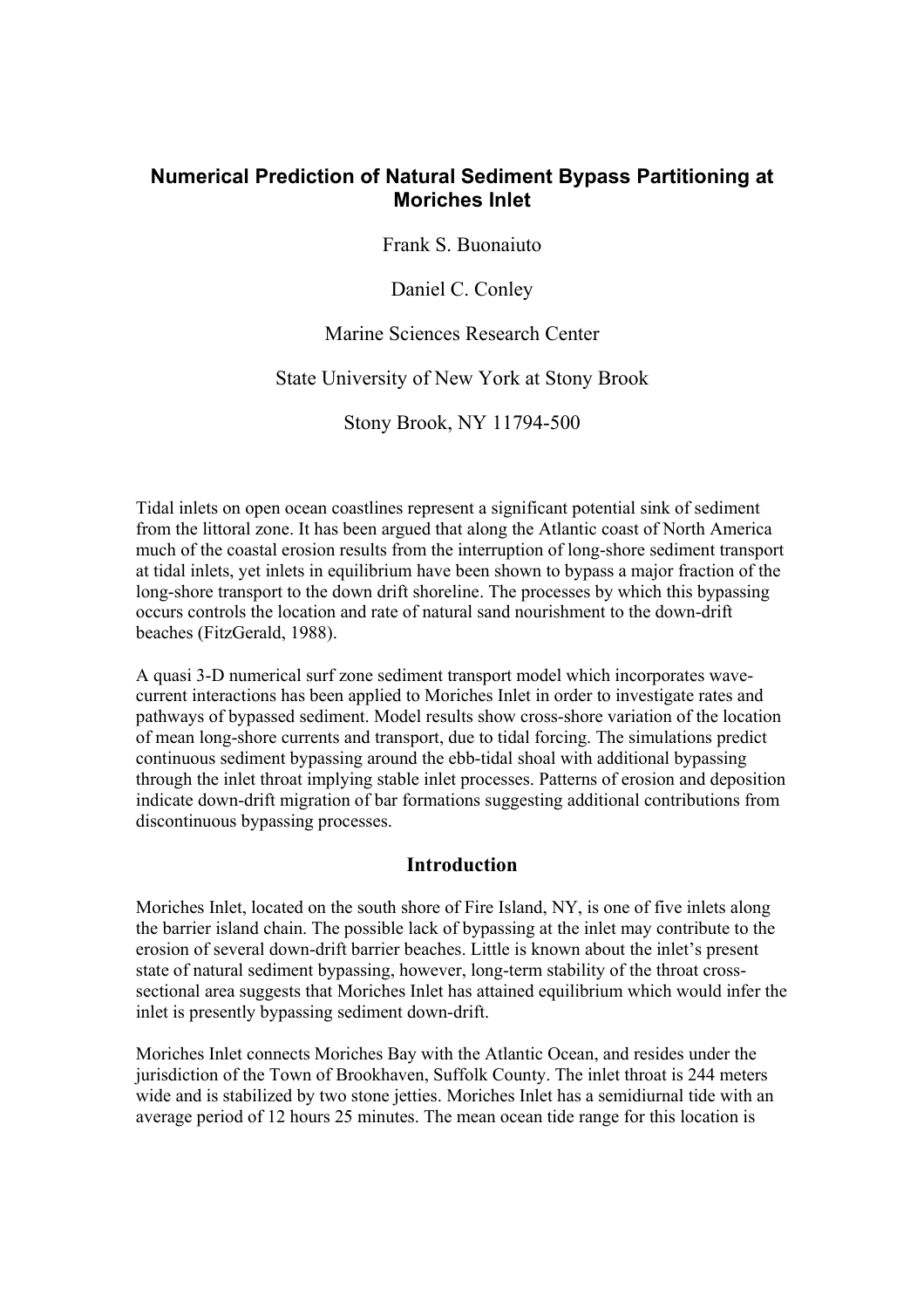0.88 meters with a spring and neap tidal range of 1.07 meters and 0.64 meters respectively. Mehta and Huo (1974) estimated the tidal prism at Moriches Inlet to be 4.25  $\propto 10^8$  m<sup>3</sup>. The predominant direction of the net littoral drift is from east to west. A summary of estimated net transport rates in the vicinity of Moriches Inlet is provided in Table 1.

Moriches Bay is a shallow body of water with an average depth less than 1.8 meters, and it is connected to Shinnecock Bay through the Quantuck and Quague Canals. Moriches Bay is also joined to Great South Bay via Narrow Bay. The volume and direction of the net discharge over a tidal cycle for these interconnected waterways, is directly controlled by the inlet hydraulics of Moriches, Shinnecock and Fire Island Inlets.

| <b>Investigator</b>  | Year      | <b>Mmean</b> |  |
|----------------------|-----------|--------------|--|
|                      |           | cu.m/yr.     |  |
| Taney (1961)         | 1961      | 230,000      |  |
| Panuzio (1968)       | 1968      | 269,000      |  |
| Czerniak (1976)      | 1976      | 55,000       |  |
| RPI (1983)           | 1955-1974 | 123,000      |  |
| Kana (1995)          | 1955-1974 | 76,000       |  |
| Rosati et.al. (1999) | 1979-1995 | 140,000      |  |

## **Table 1: Transport Rates**

 Moriches Inlet opened naturally during a storm in 1931. The hydraulically unstable inlet continued to widen rapidly and migrate westward until the reopening of Shinnecock Inlet in 1938. This changed the tidal hydraulics of Shinnecock Bay and the interconnecting waterway with Moriches Bay. As a result Moriches Inlet was no longer capable of scouring sediment from the inlet throat as more water was discharged out of the two bay system through Shinnecock Inlet. Moriches Inlet gradually shoaled until closing in 1951 (Czerniak, 1976). The inlet was considered a vital asset to the bay and local community, and plans were made to reopen the inlet after it had been artificially stabilized. Jetties were constructed between 1952 and 1953, across the dry barrier island near the location where the original inlet had closed. The dredging work was completed on September 18,1953 courtesy of Hurricane Edna.

From 1956 through 1975, the cross sectional area of the inlet throat steadily increased, reaching a maximum of  $1171 \text{ m}^2$ . Based upon the stability analysis of O'Brien and Dean (1972), Czerniak (1976) concluded the inlet was scouring toward the predicted stable flow area of  $1,675$  m<sup>2</sup>. Since the 1953 stabilization, Moriches Inlet experienced two breaching episodes. The first breach occurred on January 14, 1980 at Pikes Beach, 305 meters east of the inlet. By October, 1980 the inlet had expanded to 885 meters in width,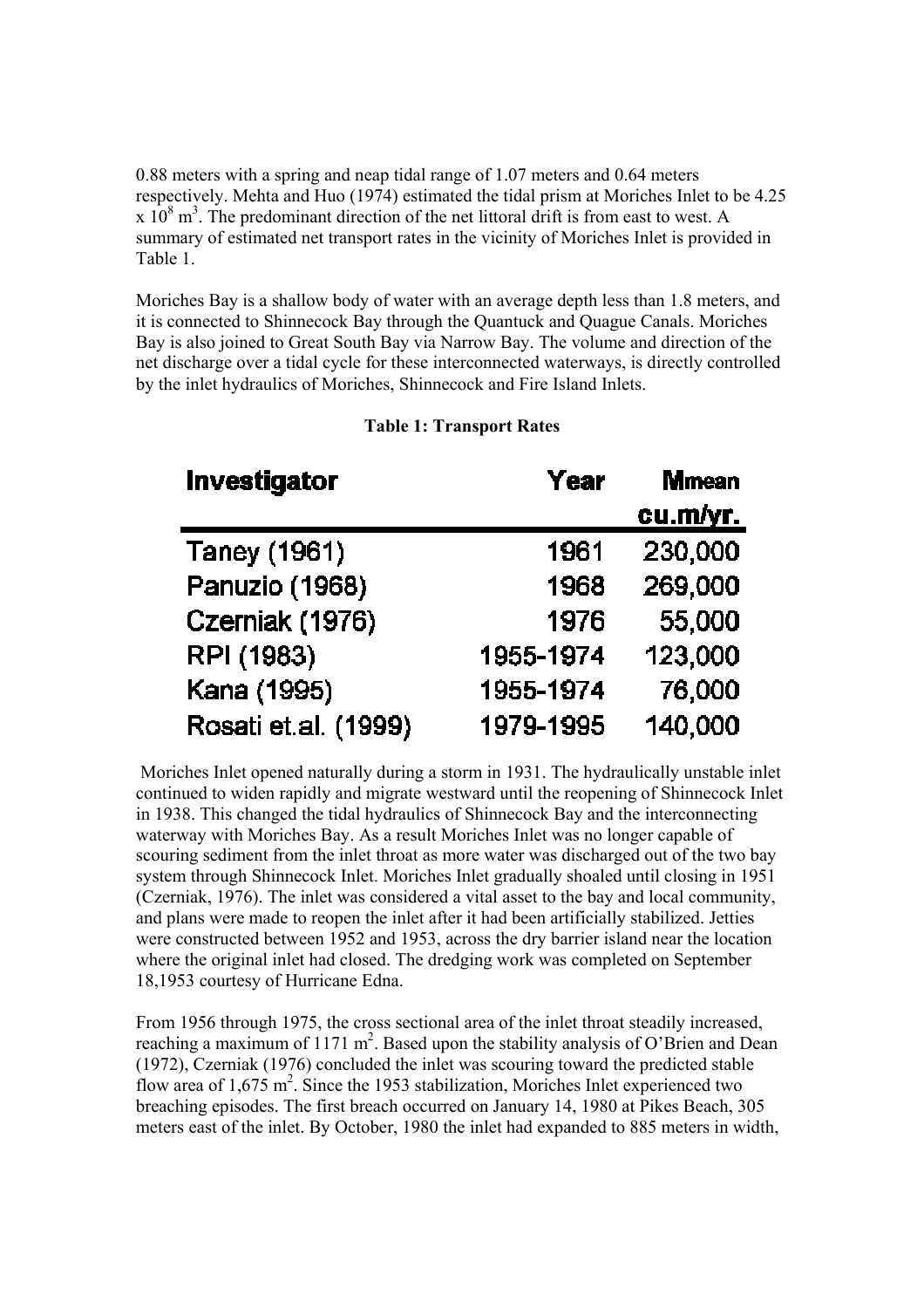with a maximum cross-sectional area of 2181  $m^2$ . Under the breach forcing conditions the reconfigured inlet proved to be hydraulically stable (Buonaiuto and Conley, 1996), however, the USACE was requested to close the breach, after local communities expressed concerns of possible impacts the larger inlet would have on the shellfish industry and storm induced flooding in the back bay regions. The operation was completed by December 15, 1980, and by March 25, 1981 the flow area had reduced to 1,372 m<sup>2</sup> (Schmeltz et al., 1982). The second breach to the Moriches Bay-Inlet system occurred on December 11, 1992 at Westhampton Beach. This new inlet which grew to an approximate width of 600 meters came to be known as Little Pike's Inlet (Conley, 1999). During its' nine months of existence, over 100 homes were destroyed, and 1 km of Dune Road was removed. This inlet was also filled by the USACE, using 880,000 m3 of sand.

Since the 1992 breach, there have been no new perturbations to the Moriches Bay-Inlet system. After the closure of the first breach in 1980, Moriches Inlet began to shoal, slowly reducing its cross-sectional area. It was the opinion of Schmeltz (et al, 1982), that the inlet was possibly returning to its pre-breach configuration. A study by Buonaiuto and Conley (1996), using data from the 1994 USACE SHOALS LIDAR survey determined the cross-sectional area of Moriches Inlet prior to maintenance dredging, to be 1177 m2. Although there is a lack of data between 1981 and 1994, the 1994 cross section of the inlet throat suggests that the prediction of Schmeltz et.al. was valid.

#### **Sediment Bypassing**

Mechanisms of natural sediment bypassing were first described by Bruun and Gerritsen (1959). These investigators defined three methods by which sand is transferred to the down-drift beaches: 1) wave induced forcing along the terminal edge of the ebb-tidal delta, 2) tidally driven transport in inlet channels, and 3) by the relocation of tidal channels and migration of bar complexes. Bruun and Gerritsen (1959), partitioned the bypassing between the three methods using a stability criterion:

$$
r = \frac{M_{mean}}{Q_{max}}
$$

where (r) represents the ratio between the mean, net long-shore sediment transport rate  $(M_{\text{mean}})$  to the inlet (m<sup>3</sup>/yr) and the maximum fluid discharge ( $Q_{\text{max}}$ ) during spring tidal conditions ( $m^3$ /sec). The authors concluded that inlets with small ratios ( $r = 10-20$ ) will bypass sediment through methods 2 and 3, while large ratios  $(r = 200-300)$  indicate wave driven bypassing around the ebb-tidal delta (method 1).

Dean (1988) has associated continuous, natural bypassing with the ebb tidal shoals. Similar to method 1 (Bruun and Gerritsen, 1959), the littoral drift is maintained, as waves and tidal currents drive the long-shore transport around the peripheral edge of the ebb tidal delta, thus assuring the competency of down drift shorelines. Method 2, described by Bruun and Gerritsen (1959) may also be viewed as a continuous mechanism.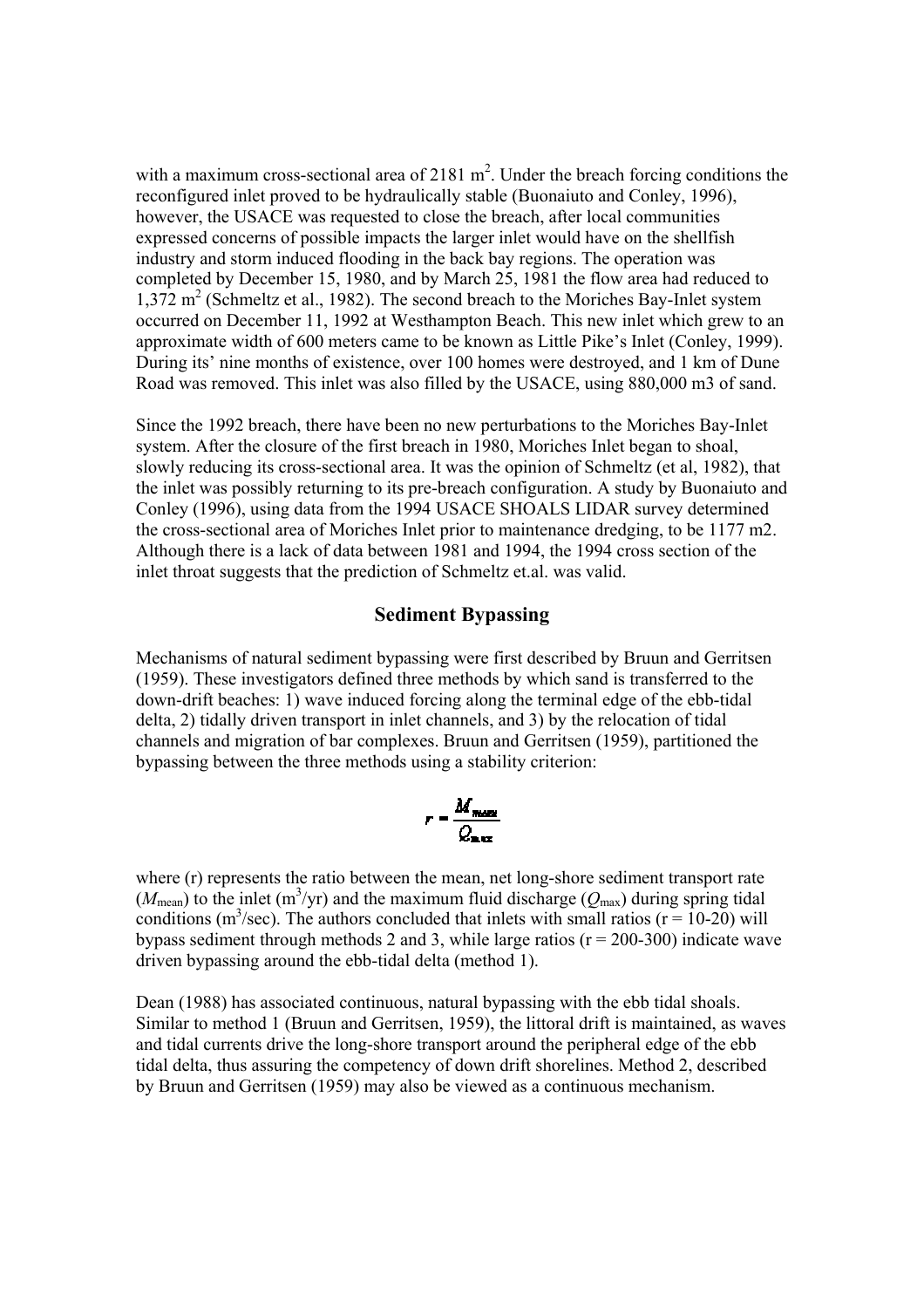FitzGerald (1988) classified discontinuous methods for inlet sediment bypassing along mixed energy shorelines. These processes are fundamentally related to method 3 (Bruun and Gerritsen, 1959). Two of these mechanisms, stable inlet processes and ebb-tidal delta breaching, are based upon the migration of large bar complexes formed on the down-drift side of the ebb tidal delta. Unlike the continuous bypassing mechanism described by Dean (1988) and Bruun and Gerritsen (1959, method 1), both stable inlet processes and ebb-tidal delta breaching, result in the bypassing of discrete packets of sediment. The complexity of inlet systems makes the evaluation of relative importance of bypassing processes difficult. Table 2 summarizes the partitioning of bypassing for several inlets along the East Coast of the United States (Bruun et al, 1974). Estimates were based on mean yearly littoral drift, bar volumes and migration rates.

| Inlet               | <b>Jetty</b> | <b>Mtot</b><br>cu.m/yr. | <b>Mnet</b><br>cu.m/yr. | <b>Bypass</b><br>Total % | <b>Discontinuor</b><br><b>Bypassing 9</b> |  |
|---------------------|--------------|-------------------------|-------------------------|--------------------------|-------------------------------------------|--|
| <b>Jupiter</b>      | <b>yes</b>   | 225,000                 | 150,000                 | 60                       |                                           |  |
| <b>Sebastian</b>    | yes          | 300,000                 | 200,000                 | 60                       | 30.                                       |  |
| South Lake Worth    | yes          | 180,000                 | 90,000                  | 50                       |                                           |  |
| Palm Beach          | <b>yes</b>   | 225,000                 | 175,000                 | 80                       |                                           |  |
| <b>Ft. Pierce</b>   | <b>yes</b>   | 250,000                 | 200,000                 | 80                       |                                           |  |
| <b>Captain Sams</b> | no           |                         | 75,000-300,000          |                          | 5.                                        |  |
| Price               | no           |                         | 44,000                  |                          | $11 - 1$                                  |  |
| <b>Essex River</b>  | no           | 150,000                 | 150,000                 | 100                      |                                           |  |

#### **Table 2: Bypass Partitioning of East Coast Inlets**

 Based on Bruun and Gerritsens stability criterion, the most recent combination of net littoral drift and spring tidal discharge predicted Moriches Inlet to preferably bypass sediment through tidally forced mechanisms (methods 2 and 3) with some contribution from continuous, wave driven transport (method 1). Table 3 summarizes the calculations, which represent high estimates of the stability criterion. The maximum velocity observed by Schmeltz et.al. was not obtained during spring tidal conditions. Therefore, it represents a conservative estimate of Vmax, whereas the predicted value by Conley (1996) is more indicative of spring tidal conditions. The most recent littoral drift estimate (Rosati et.al., 1999) for Moriches Inlet is slightly high, however, combined with the low Vmax estimate (Schmeltz et.al., 1982) results in a larger stability ratio that indicates predominantely tidal bypassing.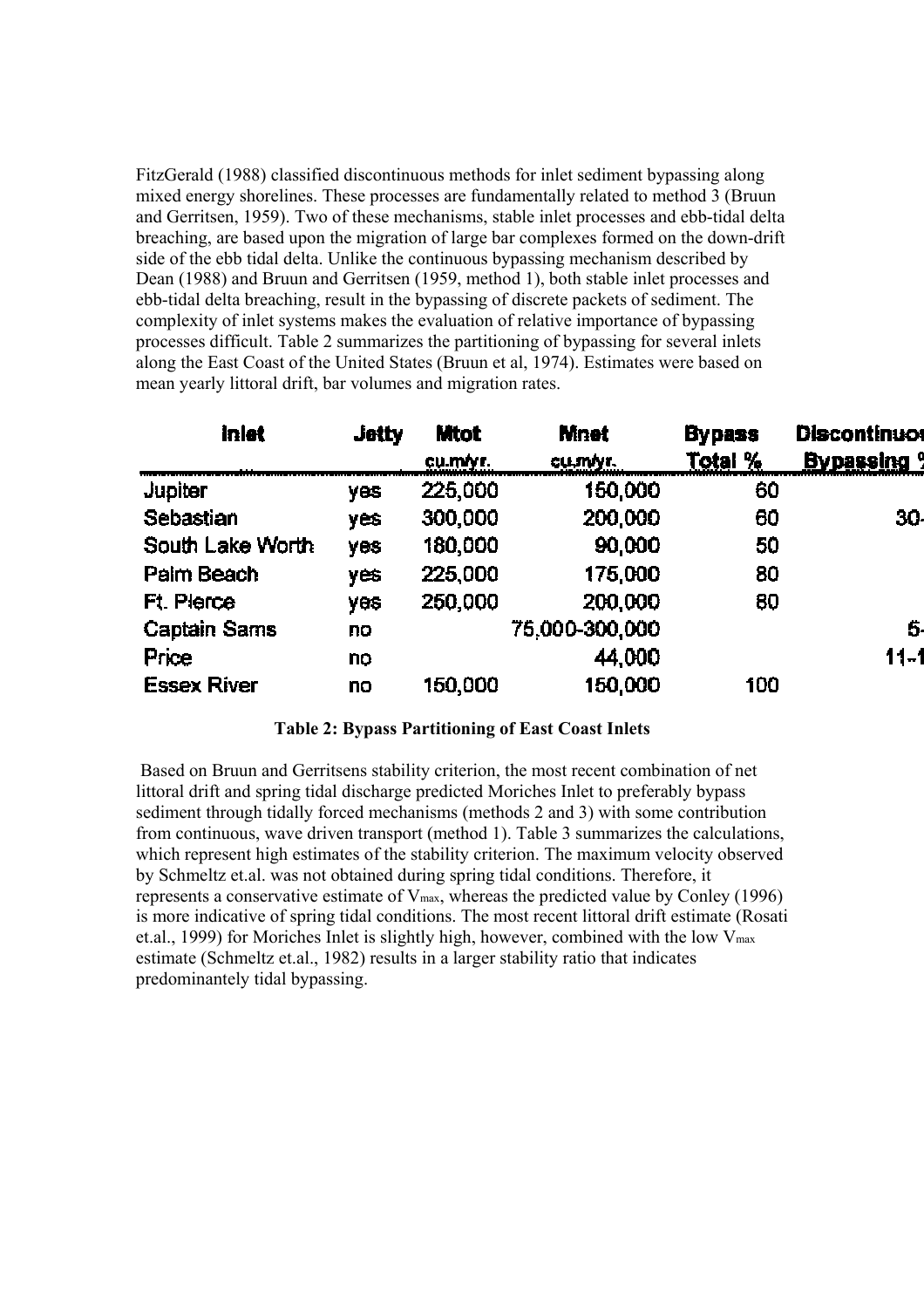| <b>Vmax</b><br>m/s | Year Investigator    | Ac.<br>sq.m | Year Investigator     | Qmax<br>cu.m/s | Mm<br>cu.n |
|--------------------|----------------------|-------------|-----------------------|----------------|------------|
| 1.28               | 1981 Schmeltz et al. | -1371       | 1981 Schmeltz et al.  | 1756           | 140I       |
| 2.50 <sub>1</sub>  | 1996 Conley          | 1177        | 1994 Buonaiuto et al. | 2943           | 140.       |

 The model simulations were used to help define and partition the relative importance of the different mechanisms of bypassing. The study area encompassed 2 km along-shore and 1 km cross-shore in order to include the entire ebb tidal shoal, while extending updrift and down-drift to regions that are relatively unaffected by the inlet. The seaward edge of the model extended to approximately 10m depth, which is well seaward of the break zone and approaches the depth of no motion. The landward edge of the model extended onto the barrier-island and cut across the center of the inlet. Seen in Figure 3 are the geographical locations of the model grid points. The grid is composed of 200 points in the long shore and 100 points in the cross-shore, with a uniform grid spacing of 10 m. As can be seen in the figure, the grid dimensions span the entire area of the ebb tidal shoals while the grid spacing resolves all significant features.



**Figure 1:** Moriches Inlet grid and bathymetry contours (USGS, 1995)

### **Model Description**

 The model is a modified form of the Briand and Kamphuis (1993a: 1993b) PC based, quasi 3-D near-shore sediment transport model. It incorporates wave-current interactions and links a 2-D depth averaged module for tidal hydrodynamics with a 1-D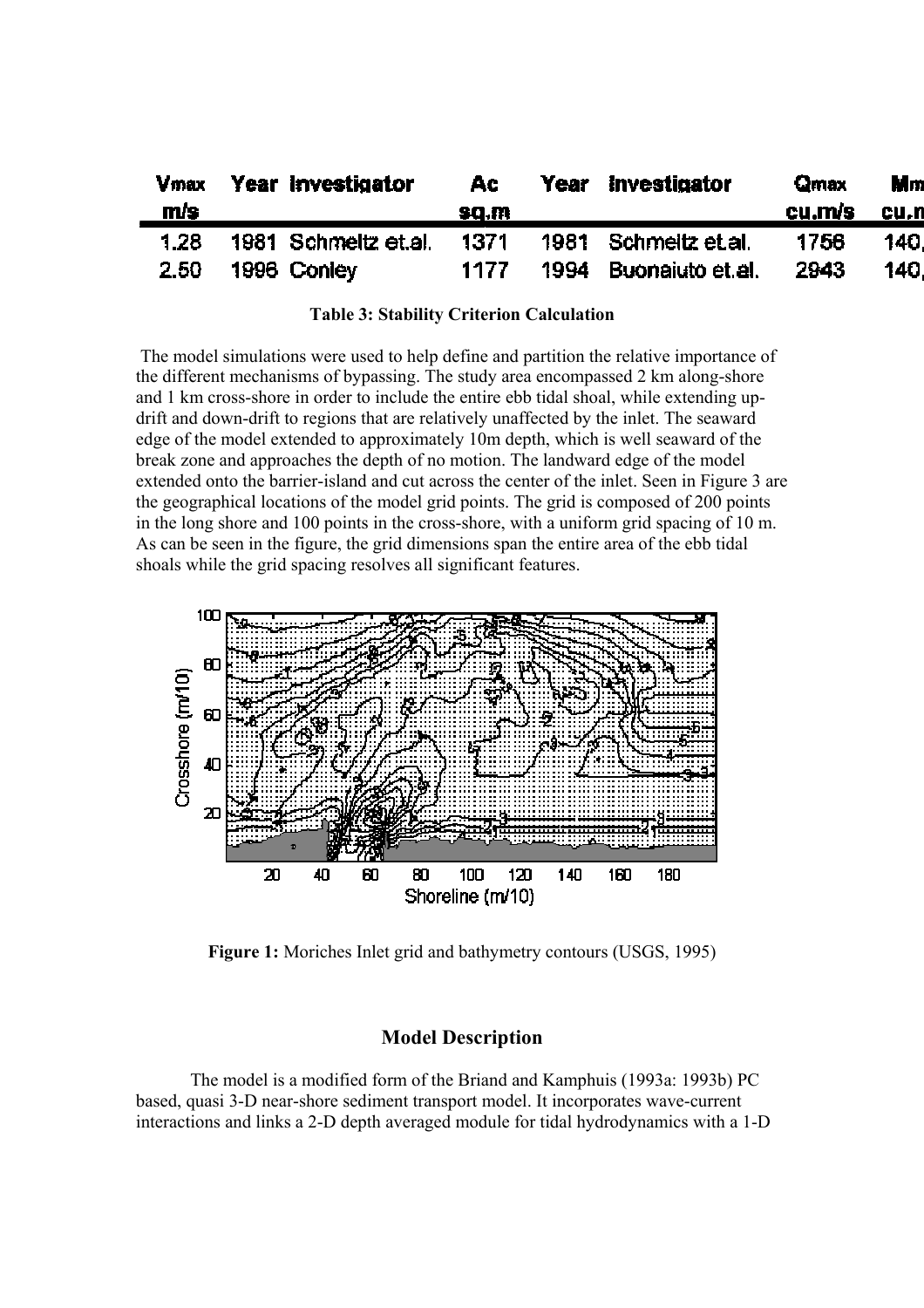model for vertical structure of fluid velocity and sediment concentration. The model is forced at two locations: 1) along the seaward edge of the domain with an incident wave field, and 2) at the inlet mouth with tidal discharge. Morphology changes are derived from the principle of conservation of sediment. The full set of equations solved can be found in Buonaiuto (1999).

The 2-D current velocities are solved using time and depth averaged derivations of the linearized Navier-Stokes equations for incompressible flow. The model utilizes setup parameters to determine the undertow velocity, while incorporating water elevation changes arriving from flow divergence. The model incorporates a quadratic shear stress law which accounts for the amplitudes of the wave orbital velocities, and the combination of the wave driven bottom velocities and depth averaged currents (Jones, 1975). To include the effects of lateral mixing from both periodic wave oscillations and turbulent energy dissipation, a turbulent eddy viscosity formulation was used in the approximation of the long-shore and cross-shore components of Reynolds stress (Putrevu and Svendsen, 1991). Forced by an incident wave field along the seaward boundary, waves are shoaled, broken, and dissipated throughout the surf zone. Wavelength, wave direction, and wave height are calculated at each grid point. These parameters enable the computation of radiation stresses, which are the major forcing term for generating long-shore currents. Wavelengths are evaluated by solving the dispersion equation from linear theory, and wave heights are determined using the conservation of wave energy equation. Outside the surf zone, wave energy dissipation is assumed to be zero, however, once breaking has occurred the rate of energy dissipation within the surf zone is based on the Dally et al. (1984) expression for regular waves. Tides are included in the model by a mean water depth that varies uniformly throughout the model domain. This tidal oscillation is phase locked to the inlet throat velocity, which lags by a quarter cycle.



**Figure 2:** Tidal amplitude and inlet velocity relationship

Vertical profiles of long-shore and cross-shore velocity are determined locally using an extension of Svendsen and Hansen's (1988) theoretical development for undertow. Sediment concentration are approximated using an exponential distribution from a bed reference concentration which is determined by the wave-current shear stress, turbulence acting on the bed, and a gravitational restoring force influencing the sand grains. Once the long-shore and cross-shore transport rates have been calculated, bathymetric changes are derived from conservation of sediment.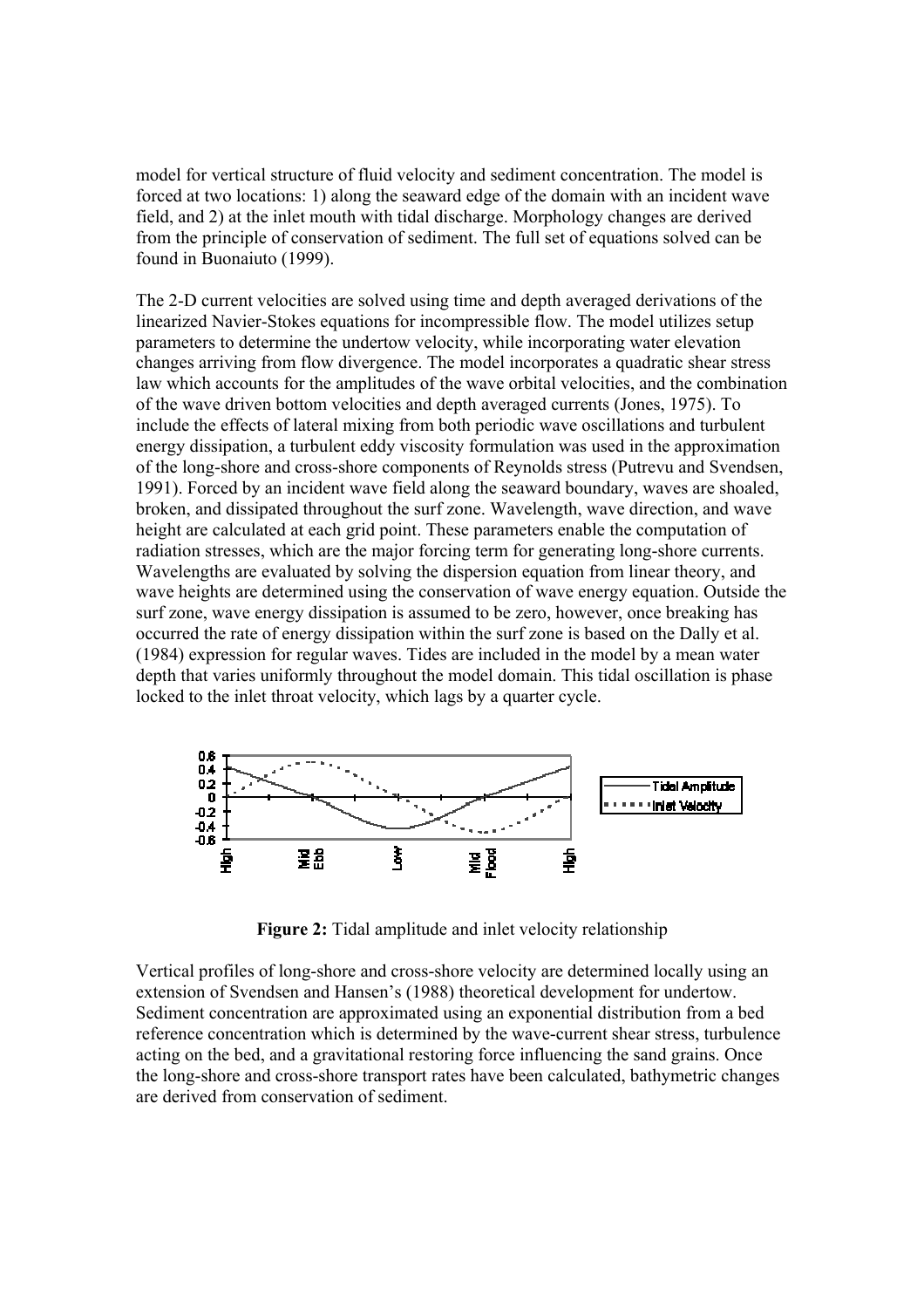#### **Discussion**

 The original application of the model was forced using a monocromatic incident wave field for two complete tidal cycles. The representative wave field, developed from data collected from two buoys located off the coast of Long Island, consisted of a rms wave height of 1.23 m, wave period of 8.23 sec, and angle of incidence of 204° . The wave field was then used to calibrate the sediment transport model so that calculations of gross yearly transport approached the estimated value of  $760,000 \text{ m}^3/\text{yr}$ ., (Czerniak, 1976). Current velocities and transport rates were analyzed during four stages of the tidal cycle: high tide, low tide, and times of maximum ebb and flood currents forced through the inlet throat (e.g. Figure 3). Bathymetry was contoured at the beginning and end of the tidal cycle in order to identify regions of erosion and deposition, and determine patterns of transport (e.g. Figure 4). Residual transport rates and current velocities were also analyzed to determine the net tidal influence on the near-shore region. For the present investigation the maximum current forced through the inlet was 0.5 m/s. This is slightly less than the calculated mean maximum velocity from 1966 through 1975 which ranged from 0.9 m/s to 1.2 m/s (Czerniak, 1976), but was the largest possible velocity which maintained model stability.



Figure 3: Current velocities during mid-ebb tide.

Sustained long-shore currents are present in the areas where most of the wave breaking occurs, which includes the up and down drift shorelines and along the perimeter of the ebb tidal shoal (Figure 3). Smaller eddies with velocities barley reaching 0.18 m/s are observed on the down drift section of the shoal which appear to relate to topographic features. A weak but persistent long-shore current in the southwest quadrant of the grid exhibits a tidally forced cross-shore oscillation ranging from  $0.45 - 0.60$  m/s. This fairly continuous long-shore current is interrupted in regions where wave refraction in the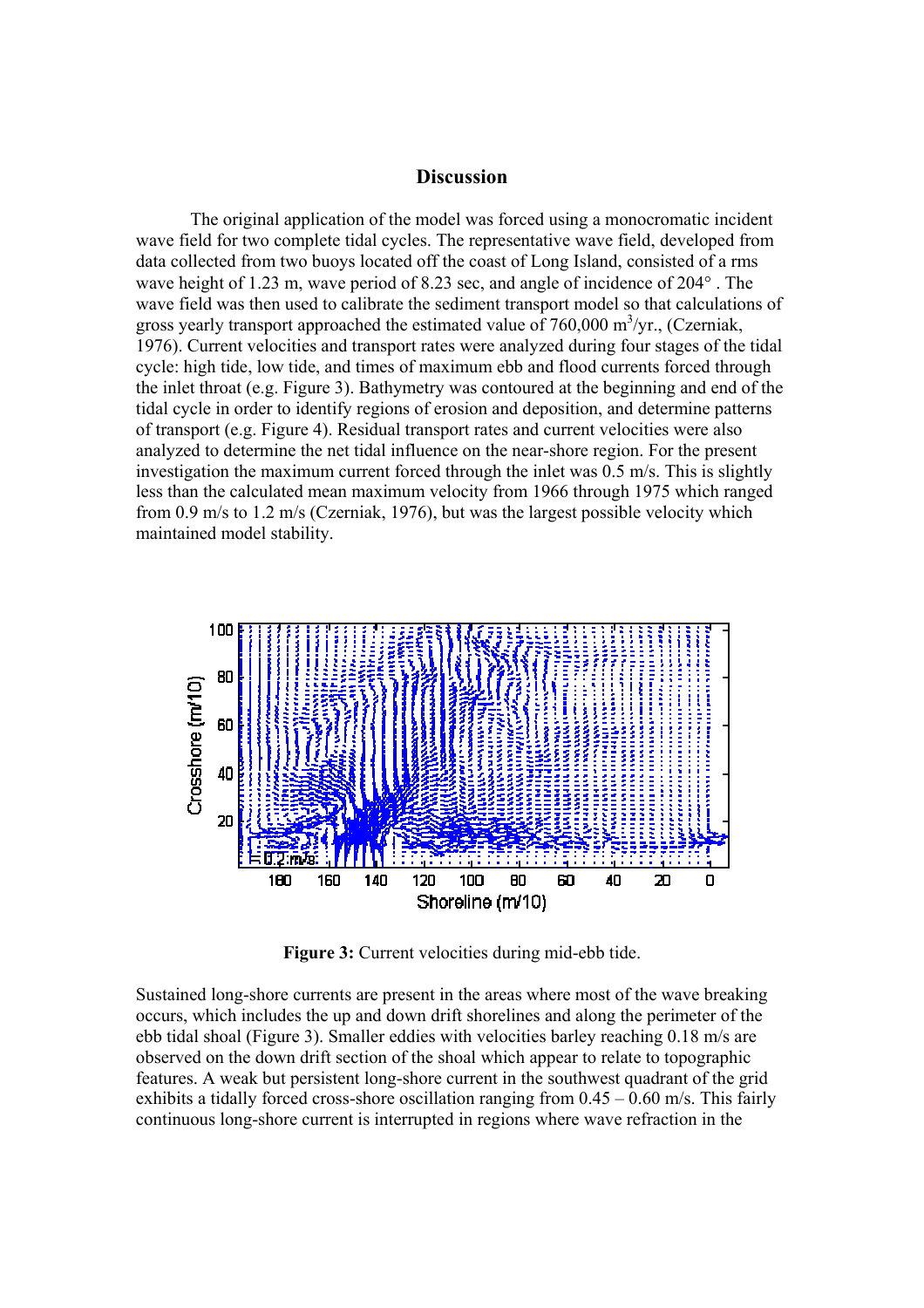shadow of the ebb shoals causes the wave rays to approach the beach in a shore normal orientation. A current reversal, which migrates eastward during low tide, exists along the up drift shoreline resulting from the pressure gradient created by the water piled along the eastern jetty. As mid-ebb tide is approached some of the inlet currents flow east, up drift through bathymetric lows in the shoals. Tidal forcing during mid-flood tide generates a current reversal in the surf-zone west of the inlet.



**Figure 4:** Transport rates during mid-ebb tide.

To a large extent, regions with significant sediment transport rates coincide with locations of maximum wave shoaling (Figure 4). These zones are located along the shoreline and the outer perimeter of the ebb tidal shoal. Down-drift of ebb shoals bathymetric lows permit wave shoaling and breaking to occur predominantly near the shoreline. Within this area maximum shoreline transport rates of 0.002 m3/s and 0.001 m3/s were observed during high and mid tides respectively. Strong inlet currents produced during mid tides also resulted in significant sediment transport through the mouth of Moriches Inlet. In the inlet throat, larger depth averaged velocities will dominate during incoming tides, however, the undertow current which is always directed offshore will impede transport into the inlet during this phase. On outgoing tides transport rates are augmented resulting in a net seaward movement of sediment, and an uncoupling between transport rates and depth averaged residual currents.

Figure 5 summarizes the predicted sediment budget for Moriches Inlet. The observed regions of transport appear to be along the shoreline and around the outer perimeter of the ebb tidal delta. The model simulation predicted the entire study area to experience overall erosion as the amount of sediment in the littoral drift increased toward the western boundary. Most of the excess sediment entrained in the long-shore transport derives from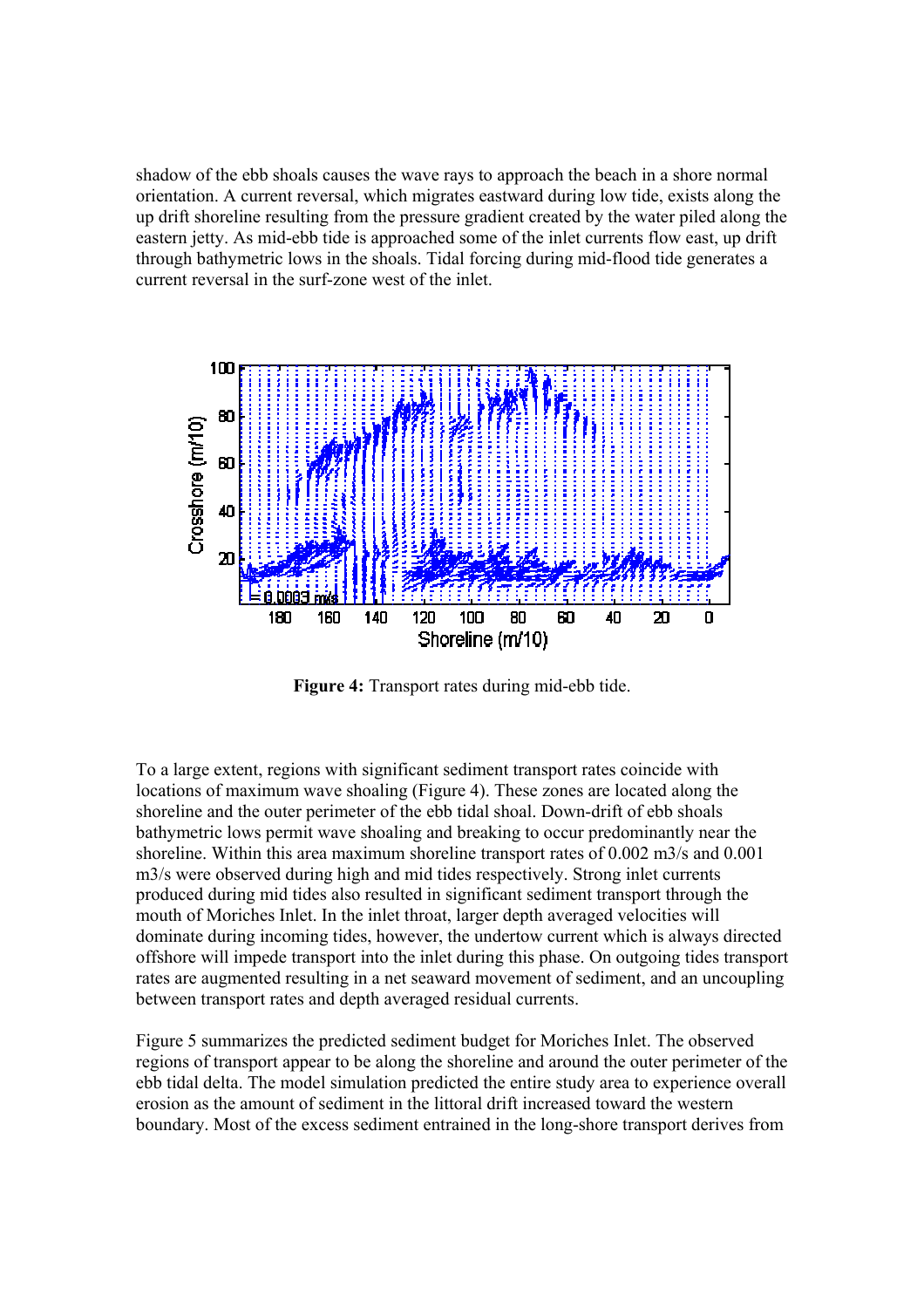mining of the flood tidal delta and back-bay region or from erosion of the shoreline and ebb-tidal shoal. It appears that some sediment eroded from the shoreline has been moved offshore and deposited in small bar formations. Although, some sediment is driven offshore by strong ebb-tidal currents passing over the shoals, there is little net gain or loss to the outer bars. A general pattern of erosion from the up-drift edge of the bars and deposition towards the down-drift edge suggests the presence of discontinuous bar migration mechanisms as described by Fitzgerald (1988) and Bruun and Gerritsen (method 3, 1959). There appears to be 2 paths in which sediment entering the model domain from the eastern boundary may bypassed the inlet. The first path involves continuous wave induced forcing along the terminal edge of the ebb-tidal delta as sediment is pushed along the shoreline, out around the shoal and on to the down drift beaches (method 1, Bruun and Gerritsen, 1959; sand sharing system, Dean 1988). The second, continuous method, entails tidally driven transport through the inlet into the bay during flood tides, and passed to the down drift shoreline or ebb-tidal shoal on the following outgoing tide (method 2, Bruun and Gerritsen, 1959).



Figure 6: Natural sediment bypassing pathways. Rates are in m<sup>3</sup>/yr.

#### **Conclusions**

 The model showed the basic behavior of the current velocities, transport rates, and bathymetric changes to be sensible or understandable in terms of the weaknesses of the model. The tidally varying sea surface and inlet current formulations exhibited reasonable behavior with cross-shore modulation of the location of long-shore currents. A more realistic tidal model with the appropriate over-tide components would clearly provide better forcing for the inlets. The regions of significant sediment transport were shown to be realistic and coincide with theories concerning continuous and discontinuous sediment bypassing. The numerical simulations suggested that the prominent form of natural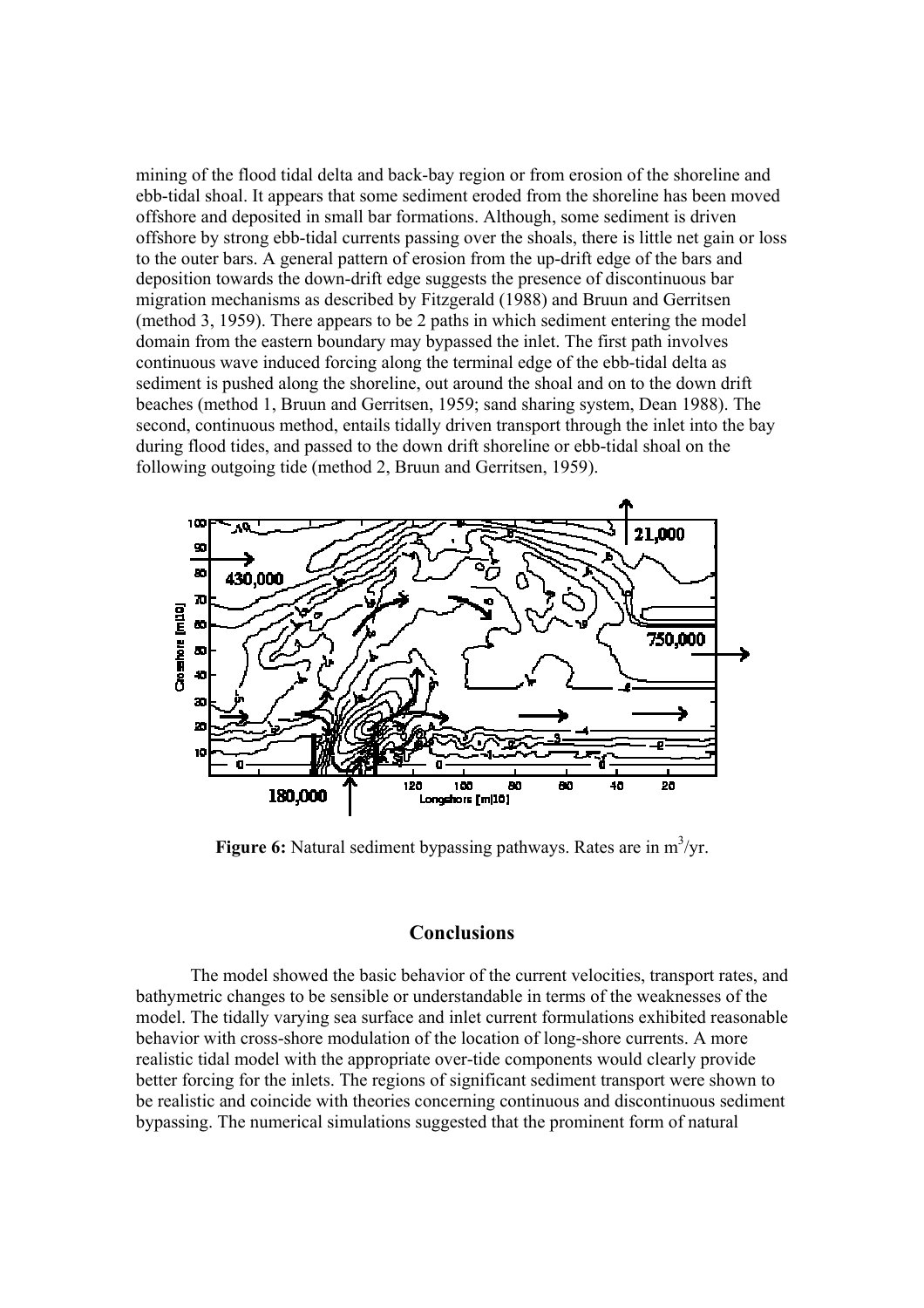sediment bypassing is a combination of the sand sharing system (Bruun and Gerritsen, 1959; Dean, 1988) and tidally driven transport through the inlet (method 2, Bruun and Gerritsen, 1959). Patterns of erosion and deposition indicate down-drift migration of bar formations suggesting additional, but secondary contributions from discontinuous bypassing processes. Further investigation is necessary in order to quantify their importance.

#### **References**

Briand, M-H. G., and Kamphuis, J. W. (1993A), Waves and currents on natural beaches: a quasi 3-D numerical model, *Coastal Engineering*, Vol. 20, 101- 134.

Briand, M-H. G., and Kamphuis, J. W. (1993B), Sediment transport in the surf zone: a quasi 3-D numerical model, *Coastal Engineering*, Vol. 20, 135-156.

Bruun, P., and Gerritsen, F., (1959), Natural bypassing of sand at coastal inlets, J. Waterways and Harbors Div*.*, 85, 75-107.

Bruun, P., Gerritsen, F., and Bhakta, N. P., (1974), Evaluation of overall entrance stability of tidal entrances, Proc. 14th Int. Conf. Coastal Eng., ASCE, Vol. 2, 1566-1584.

Buonaiuto, F.S., (1999), A numerical investigation of natural sediment bypassing at tidal inlet, Masters Thesis, Marine Sciences Research Center, SUNY Stony Brook.

Buonaiuto, F.S., and Conley, D.C., (1996), Natural Sediment Bypassing at Tidal Inlets, Proceeding, Long Island Geologist Organization, 58-60.

Conley, D.C., (1999), Observations on the impacts of a developing inlet in a bar built estuary, Continental Shelf Research 19 No.13, 1733-1754.

Czerniak, M. T., (1976), Engineering concepts and environmental assessment for the stabilization and sand bypassing of Moriches Inlet New York, Report by Tetra Tech Inc. for USACE, NY District, 102 pp + appendices.

Dally, W. R., Dean, R. G., and Dalrymple, R. A., (1984), A model for breaker decay on beaches. Proc. 19th Int. Conf. Coastal Eng., ASCE, Vol. 1, 82-98.

Dean, R. G., (1988), Sediment interaction at modified coastal inlets: Processes and policies, in *Hydrodynamics and Sediment Dynamics of Tidal Inlets*, D. G. Aubrey and L. Weishar eds., Springer Verlag, NY, 412-439.

FitzGerald, D. M., (1988), Shoreline erosional-depositional processes associated with tidal inlets, in *Hydrodynamics and Sediment Dynamics of Tidal Inlets*, D. G. Aubrey and L. Weishar eds., Springer Verlag, NY, 186-225.